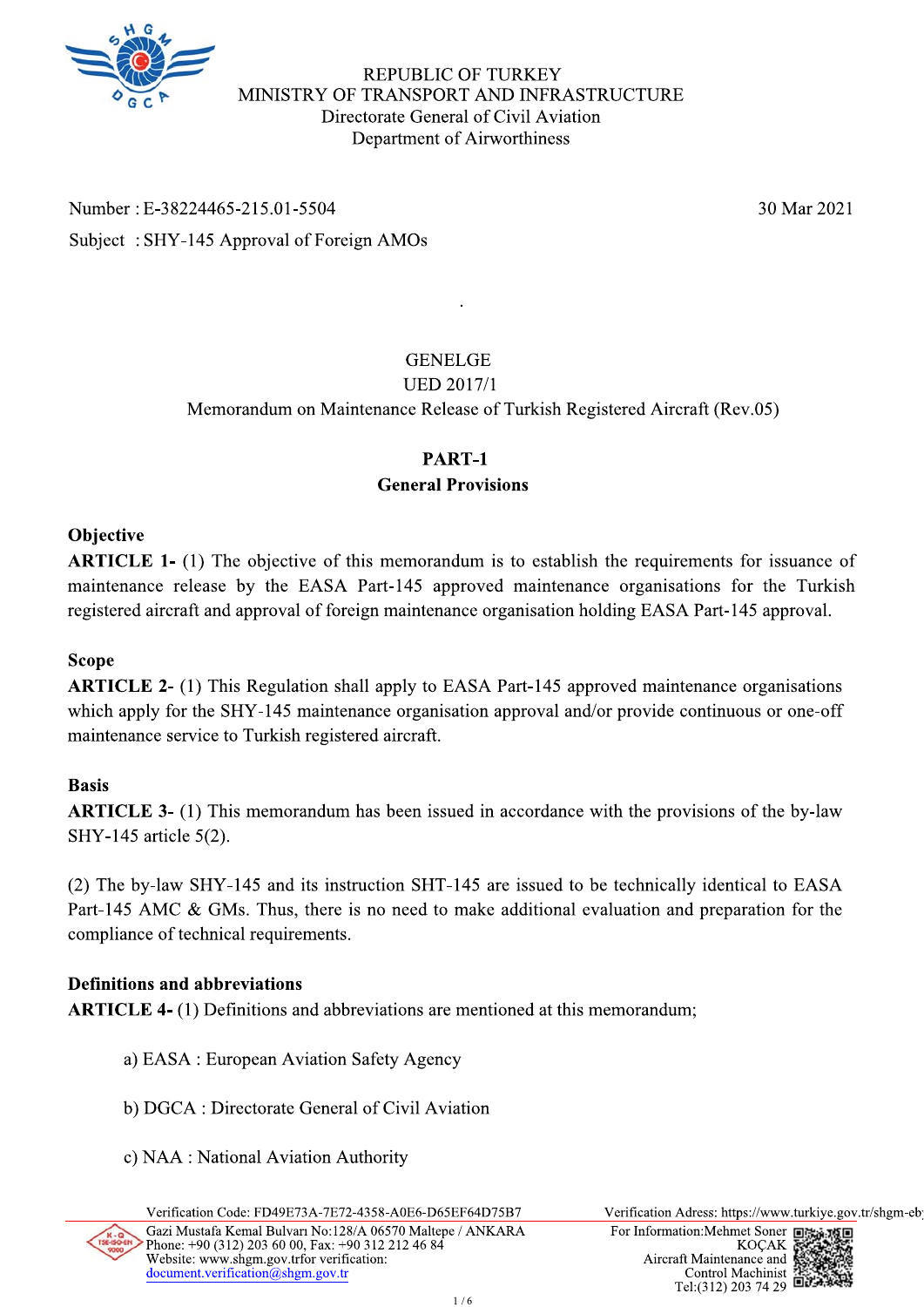- d) AMO : Approved Maintenance Organisation
- e) AMC : Acceptable Means of Compliance
	- f) GM : Guidance Material
	- g) EU : European Union
- h) MOE : Maintenance Organisation Exposition  $\mathbf n$

# **PART-2**

f) GM : Guidance Material<br>
g) EU : European Union<br>
h) MOE : Maintenance Organisation Exposition<br> **PART-2**<br> **Maintenance Release of Turkish Registered Aircraft**<br> **orion PART-2**<br> **Maintenance Release of Turkish Registered Ai**  $\bf{AKTICLE}$  5- (1) EASA Part-145 maintenance organisation approval is accepted as technically equivalent to the SHY-145 maintenance organisation approval according to the Turkish DGCA continuing airworthiness requirements as defined in SHY-M regulation.

g) EU : European Union<br>
h) MOE : Maintenance Organisation Exposition<br> **PART-2**<br> **Maintenance Release of Turkis**<br> **Continuous maintenance service**<br> **ARTICLE 5-** (1) EASA Part-145 maintenance organisation<br>
equivalent to the (2) Maintenance releases issued by EASA Part-145 approved maintenance organisations by fulfilling the AMC 145.A.50 (b) of Part-145 are accepted. Any other practices shall not be accepted such as modification of the release statement in  $\text{AMC}_14$ 5.A.50 (b).

 $(3)$  Organisations that are not in a position to issue maintenance release by fulfilling the AMC 145.A.50 (b) of Part-145 shall obtain  $SHY-145$  maintenance organisation approval to provide continuous maintenance service for Turkish registered aircraft. the AMC 145.A.50 (b) of Part-145 are accepted.<br>
modification of the release statement in AMC 145.A<br>
(3) Organisations that are not in a position to issue n<br>
(b) of Part-145 shall obtain SHY-145 maintenant<br>
maintenance serv

 $\bf ARTICLE$  6- (1) One-off maintenance service approval may be granted to the foreign EASA Part-145 approved organisations as a result of a need analysis to be performed by the DGCA.

 $(2)$  The organisation applies to obtain one-off maintenance service approval shall provide an application package in accordance with the SHGM Form  $2Y$  (attachment-1).

# **PART-3**

ons as a result of a need analysis to be performed by the DGCA.<br>
ion applies to obtain one-off maintenance service approval shall provic<br>
in accordance with the SHGM Form 2Y (attachment-1).<br> **PART-3**<br> **Approval of Foreign** (2) The organisation applies<br>application package in accordance<br>Approval.<br> $\blacksquare$  ARTICLE 7 - (1) SHY-145 approval. Therefore, the applicant's<br>not in the scope of the applicant's ARTICLE  $7 - (1)$  SHY-145 approvals shall be granted based on the organisation's EASA Part 145 approval. Therefore, the applications for the aircraft types, maintenance facilities and locations that are not in the scope of the applicant's EASA approval will not be accepted.



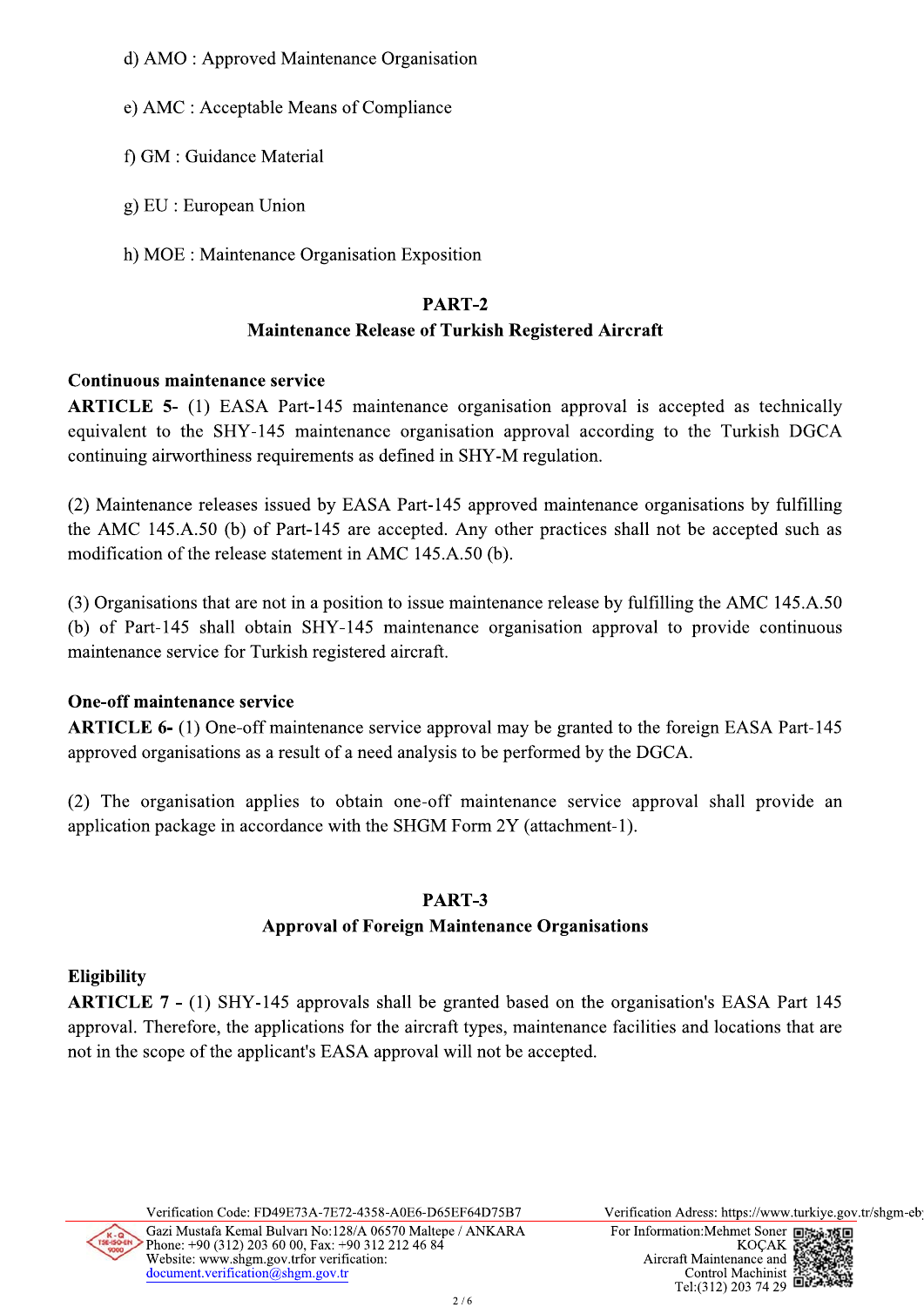(2) In exceptional cases, the local authority approved aircraft types, maintenance facilities and locations that are not in the scope of the applicant's EASA approval may be accepted when the continuous direct oversight of the station by the DGCA is deemed practicable. In this case article 10 paragraph 3 shall apply.

(3) A need analysis shall be performed by the DGCA and only the applications from the organisations which have a maintenance contract with a Turkish Operator/CAMO shall be taken into consideration. A letter from the Turkish Operator/CAMO confirming the intention of having maintenance service from the applicant is also acceptable.

(4) Since EASA Form 1 is accepted as a document equivalent to SHGM Form 1 in accordance with SHY-M and SHY-145 regulations, the EASA Part-145 organisation shall not be approved for the maintenance of engines, components and NDT activities.

# **Application**

**ARTICLE 8 - (1)** The organisation apply to obtain SHY-145 approval or request change of an existing SHY-145 approval shall provide an application package in accordance with the SHGM Form 2Y (attachment-1).

(2) The application package should be sent to following DGCA e-mail address. E-mail address:  $foreign145@shgm.gov.tr$ 

# **Approval fee**

**ARTICLE 9 - (1)** The fee shall be determined according to DGCA Charges Tariff published in DGCA website and paid in Turkish Liras to below bank account: Türkiye Halk Bankası - Emek Subesi IBAN: TR59 0001 2009 4010 0005 0000 09 or SWIFT CODE: TRHBTR2A

# **Personnel requirements**

**ARTICLE 10 -** (1) The organisation's EASA Part-145 management organisation chart shall be accepted as SHY-145 management organisation chart.

(2) The organisation's EASA Part-145 certifying staff list shall be accepted as SHY-145 certifying staff list.

(3) In an exceptional case where a local authority approved aircraft type, maintenance facility and/or location that is not in the scope of the applicant's EASA approval is accepted since the continuous direct oversight of the station by the DGCA is deemed practicable the organisation shall prepare an additional certifying staff list for the exceptional SHY-145 approval. This list shall be approved by the DGCA.

# **Certifying staff and support staff**

**ARTICLE 11-** (1) The organisation shall ensure that the certifying staff have up to date knowledge on release to service procedures of Turkish registered aircraft before releasing the aircraft.

Verification Code: FD49E73A-7E72-4358-A0E6-D65EF64D75B7 Gazi Mustafa Kemal Bulvarı No:128/A 06570 Maltepe / ANKARA Phone: +90 (312) 203 60 00, Fax: +90 312 212 46 84 Website: www.shgm.gov.trfor verification: document.verification@shgm.gov.tr

Verification Adress: https://www.turkiye.gov.tr/shgm-eb

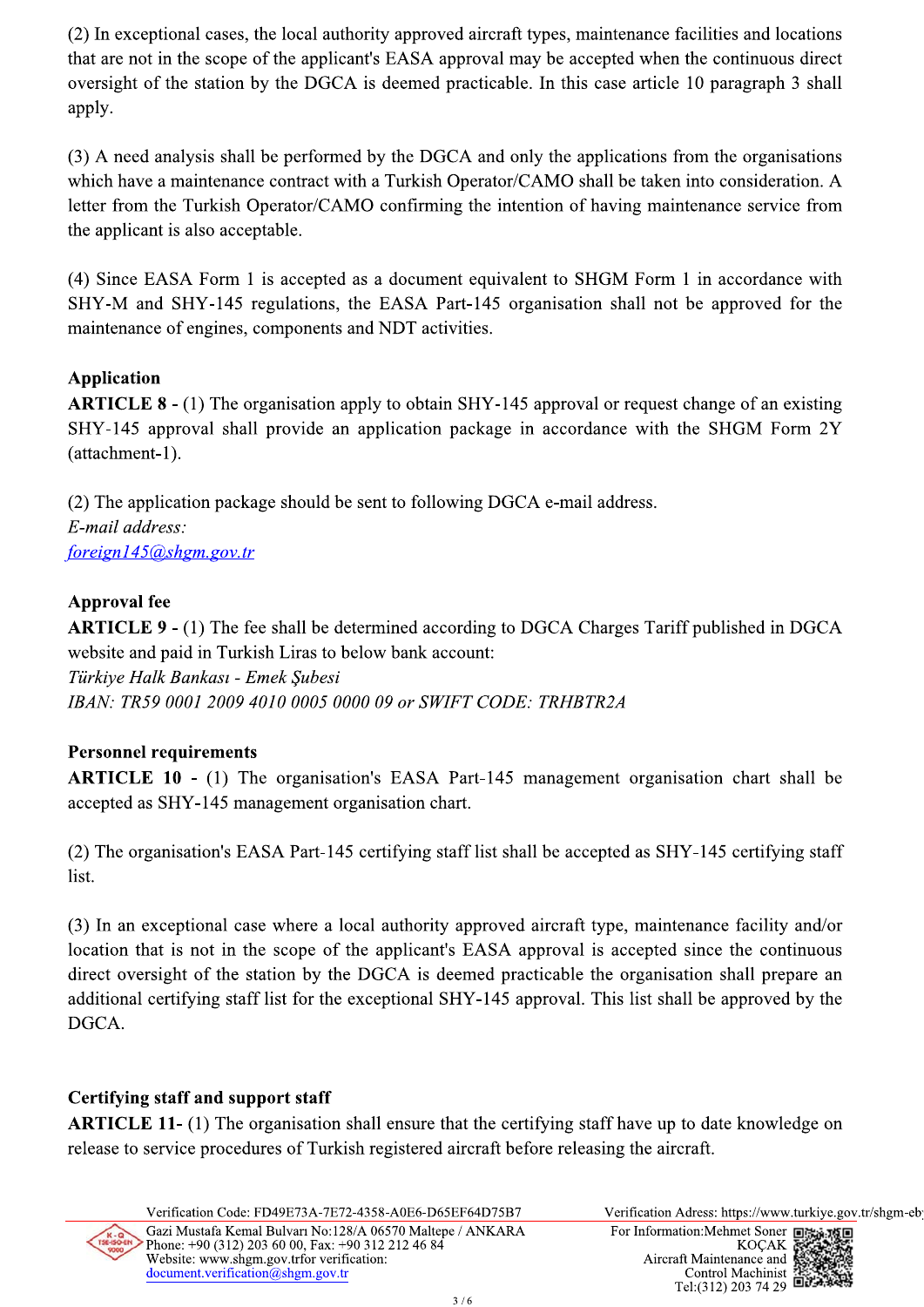# Use of components

**ARTICLE 12-** (1) The organisation's EASA Part-145 component acceptance procedures shall be accepted as SHY-145 component acceptance procedures.

(2) Component acceptance procedures under SHY-145 approval may be different than the organisation's EASA Part-145 component acceptance procedures, if the organisation define a procedure in the supplement document based on the documents equivalent to SHGM Form 1 according to the article IR.M.A.501 of SHT-M regulation.

# **Certification of maintenance**

**ARTICLE 13 - (1)** A specific CRS shall be used for the maintenance work to be carried out for the Turkish registered aircraft. This CRS shall include following statement:

"Certifies that the work specified except as otherwise specified was carried out in accordance with SHY-145 and in recognition of the EASA Part-145 approval (Organisations approval number) and in respect to that work the aircraft is considered ready for release to service."

(2) This statement or the CRS format containing the statement shall be specified in the MOE Supplement document.

(3) Serviceable aircraft components removed from a Turkish registered aircraft may be issued with an SHGM Form 1 by the organisation, if appropriately rated subject to compliance with the technical requirements of its EASA component removal procedures.

(4) In order to issue SHGM Form 1 for removal of serviceable component, the AMO shall specify a procedure and add a sample of SHGM Form 1 to the MOE Supplement document.

# **Occurrence reporting**

**ARTICLE 14 -** (1) The DGCA occurrence report form (attachment-3) shall be sent to e-mail addresses:

TO: reporting@shgm.gov.tr, CC: foreign145@shgm.gov.tr

# **Maintenance organisation exposition**

**ARTICLE 15 - (1)** A supplement to EU member state NAA or EASA approved MOE, which specifies the differences between EASA Part-145 and SHY-145 maintenance activities such as scope of approval, applicability etc. including a specific commitment to the Turkish DGCA signed by the accountable manager confirming below:

MOE approved by the EU member state NAA or EASA and any associated referenced manuals defining the organisation and procedures upon which SHY-145 approval is based as required by SHY-145.

MOE procedures must be complied with at all time and when work/orders are being progressed under the terms of the SHY-145 approval.

It is accepted that MOE procedures do not override the necessity of complying with any new or amended regulations published by EASA/Turkish DGCA from time to time where these new or amended regulations are in conflict with these procedures.

It is understood that Turkish DGCA will approve this organisation whilst the DGCA is satisfied that the procedures are being followed and work standards maintained. It is further understood that Turkish

> Verification Code: FD49E73A-7E72-4358-A0E6-D65EF64D75B7 Gazi Mustafa Kemal Bulvarı No:128/A 06570 Maltepe / ANKARA

Verification Adress: https://www.turkiye.gov.tr/shgm-eb

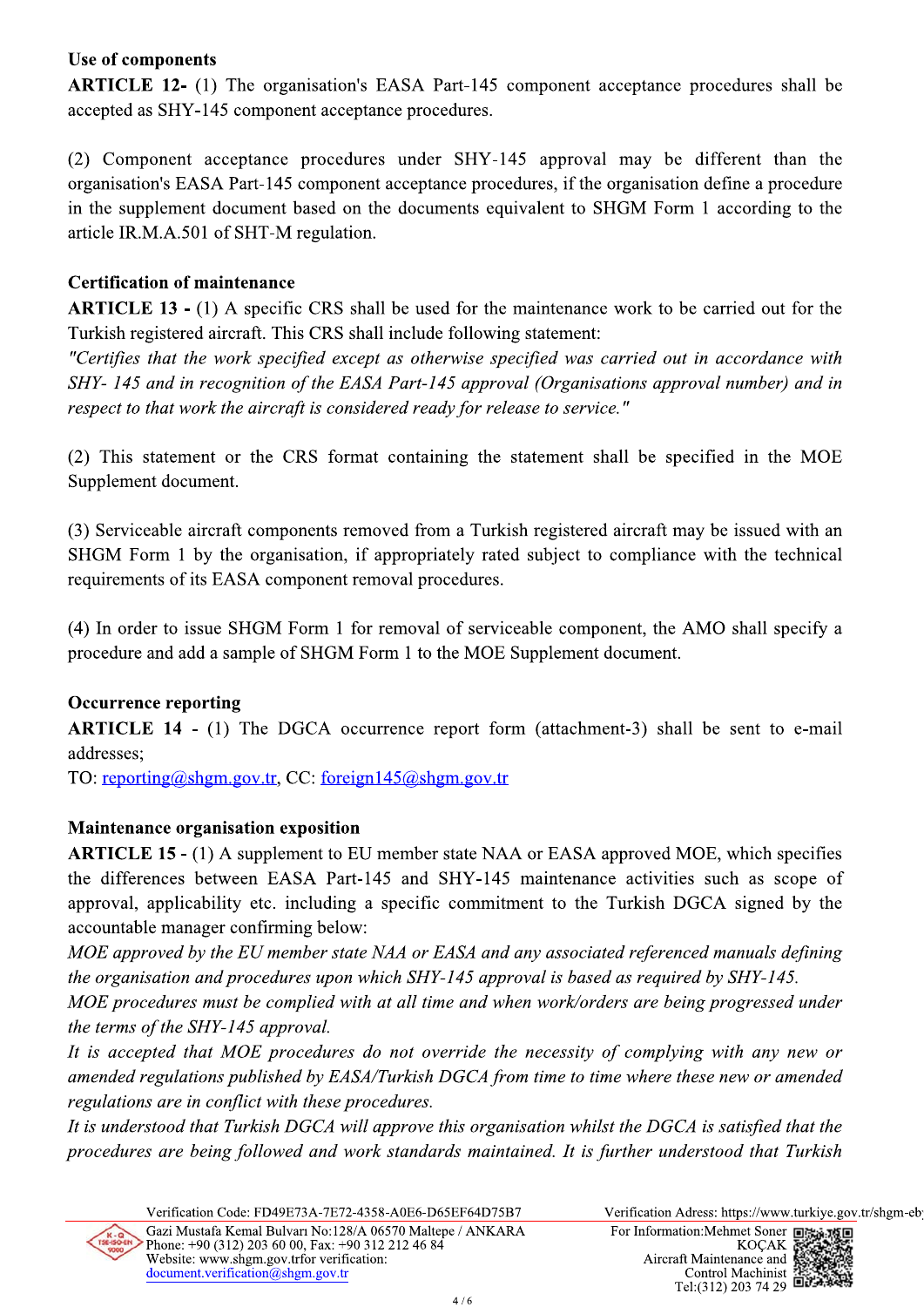DGCA reserves the right to suspend, limit or revoke the SHY-145 approval of the organisation if the DGCA has evidence that procedures are not followed or standards not upheld.

Access to organisation will be granted to the Turkish DGCA in terms of conduct audit to determine continued compliance with SHY-145 approval.

SHY-145 approval will not be used beyond the limitations and Turkish DGCA will be informed as soon as possible, if the EASA Part-145 approval is suspended, revoked or limited.

(2) The attached sample supplement can be used as a guidance. This does not mean it will be automatically accepted.

#### **Changes to the organisation**

**ARTICLE 16 -** (1) Following changes to the organisation shall be notified to the Turkish DGCA with an application package in accordance with the application paragraph of this memorandum.

- a. The name of the organisation;
- b. The main location of the organisation;
- c. Additional locations of the organisation;
- d. The accountable manager;
- e. Any of the persons nominated under 145.A.30(b);

f. The facilities, equipment, tools, material, procedures, work scope or certifying staff that could affect the approval.

# **Continued validity**

**ARTICLE 17 - (1)** The approval certificate shall be issued for an unlimited duration. The certificate shall remain valid subject to the conditions in Part 145.A.90 and the DGCA or EASA Part-145 approval certificate not being surrendered or revoked.

(2) However, a surveillance period of 24 months will be followed and continuation of the approval shall be subject to the continuation confirmation by the DGCA.

(3) Before the end of each surveillance period, the DGCA shall provide an official letter to the AMO containing the information of the fee to be paid and the requirements to be met for the continuation of the approval for the next surveillance period. In case the organisation fails to meet the requirements in the DGCA's official letter the approval shall subject to an evaluation for suspension or revocation.

(4) Continuation of the approval for the new 24 months surveillance period shall be confirmed with an official letter by the DGCA following the payment of the continuation fee is paid and continuation of Turkish operators/CAMO's intention to have maintenance service is confirmed.

# **Enforcement on EASA Part-145 approval**

ARTICLE 18 - (1) In case of any enforcement action taken to the EASA Part-145 approval and/or local authority approval which is mentioned on Article 7 paragraph (2) such as suspension, revocation or limitation, Turkish DGCA shall be informed immediately and SHY-145 approval shall not be used beyond the limitation.

# On the job trainings

Verification Code: FD49E73A-7E72-4358-A0E6-D65EF64D75B7 Gazi Mustafa Kemal Bulvarı No:128/A 06570 Maltepe / ANKARA Phone: +90 (312) 203 60 00, Fax: +90 312 212 46 84 Website: www.shgm.gov.trfor verification: document.verification@shgm.gov.tr

Verification Adress: https://www.turkiye.gov.tr/shgm-eb